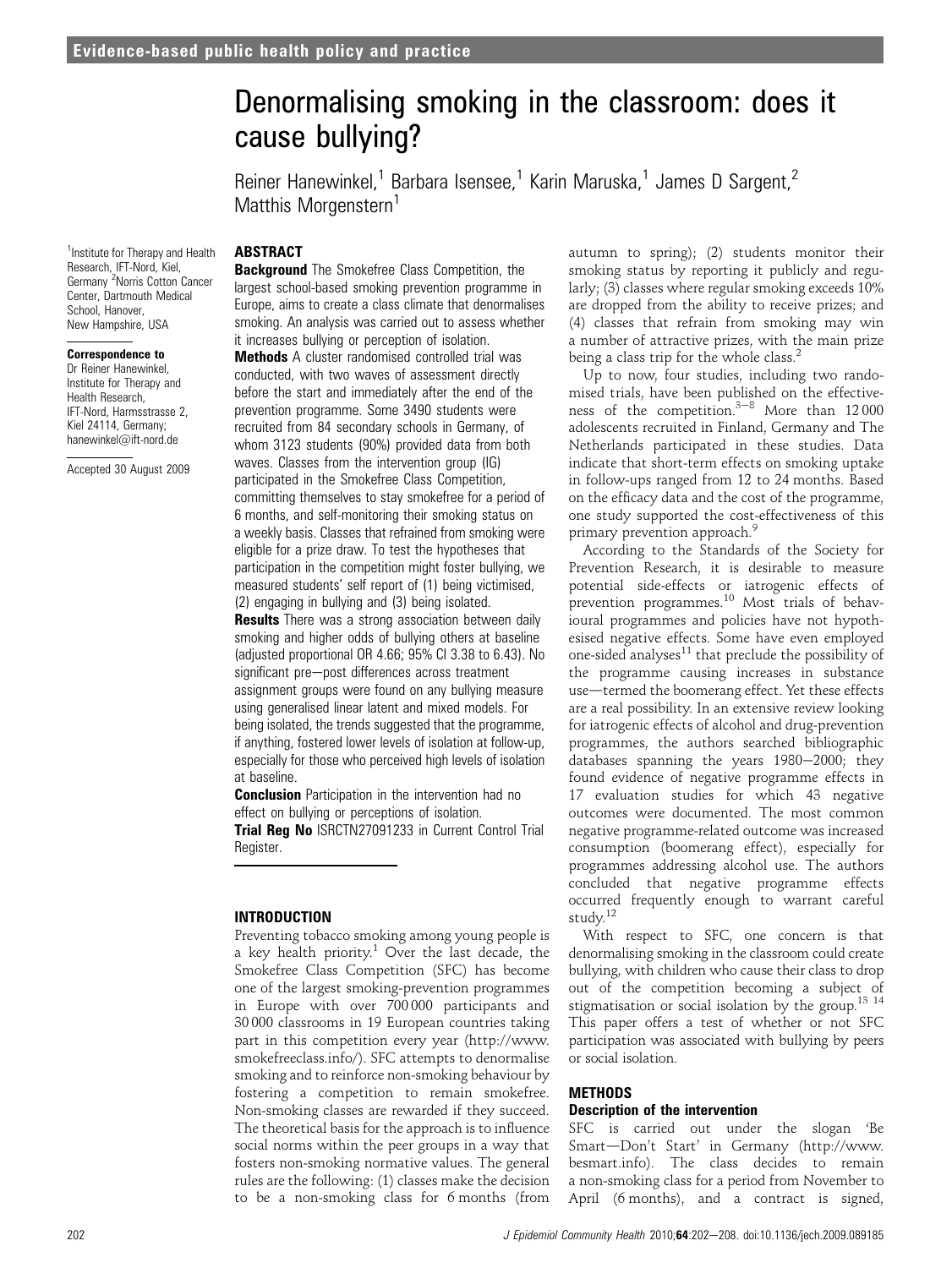committing classmates to stay smokefree. A requirement for participation in the competition is that at least 90% of students in class vote in favour of participation. Participating classes monitor their (non-)smoking behaviour on a weekly basis. On a monthly basis, they give feedback to the organisers of the competition if they are still smokefree or have to drop out of the competition if they are not. The definition of smokefree means is that at least 90% of the class students remained smokefree in the previous month. This rule was implemented to ensure that classes, in which the great majority of pupils are non-smokers, are able to participate in the competition and not excluded due to the smoking behaviour of very few individuals. Classes that refrain from smoking may win a number of attractive prizes, the main prize being a class trip.

#### Design and randomisation

A two-arm two-wave cluster randomised controlled trial was implemented to assess the efficacy of SFC in German schools. After consenting to study participation, schools were assigned randomly to the intervention or the control arm with stratification by type of school. The allocating person was blind to the meaning of group number and the purpose of the study. The intervention classes that chose to participate received the intervention; intervention classes choosing not to participate received 'usual curriculum', which consisted of normal school lessons without any systematic education on smoking; control classes received 'usual curriculum' as well.

#### Intervention group

One hundred and thirty classes were randomly assigned to the intervention condition and agreed to participate in the study. Sixty-eight classes voted for participation and began the competition in November 2006, of which 42 successfully participated in the competition (intervention group (IG)-successful participation), and 26 dropped out during the course of the competition (IG-unsuccessful participation). Sixty-two classes (48%) declined participation in the competition (IG—no participation).

#### Control group

Seventy-eight classes were randomly allocated to the untreated control condition.

#### Data assessment

Data were collected in two waves: prior to the start of the intervention in October 2006 (baseline), and shortly after the end of the intervention in May 2007 (post-test). Data were collected through self-completed anonymous questionnaires, administered by teachers. To permit a linking of individual information on subsequent surveys, each questionnaire was labelled with a seven-digit individual code generated by the student, a procedure that had been tested in previous studies,<sup>15</sup> slightly modified for this trial, using a coding system available on request. Studies of the validity of responses to smoking queries in school settings have shown that students respond honestly if they are assured of the confidentiality of their responses, $^{16}$  and the seven-digit code assured confidentiality, because it made the survey anonymous. Directly after completion of the survey, teachers placed the surveys into an envelope and sealed it in front of the class. Finally, students were assured that their individual information would not be seen by parents or school administrators.

#### Sample

In September 2006, letters were sent to 212 secondary schools in Saxony-Anhalt, a Bundesland (state) of Germany, inviting all

seventh-grade classes to participate in the study. Saxony-Anhalt is a Bundesland with two types of secondary schools. The 'Gymnasium' primarily recruits students with higher academic skills in comparison with the 'Sekundarschule'.

Human subject approval was obtained by the state administration department Saxony-Anhalt (Landesverwaltungsamt Sachsen-Anhalt, Reg.-Nr. 504-50/06). Eighty-seven schools with 223 seventh-grade classes and 4454 students agreed to participate in the study (figure 1). Baseline data were collected from 3490 students. The baseline survey captured 78.4% of students attending the schools; 291 (6.5%) were disqualified because teachers refused to give permission, another 581 (13.0%) had no written parental permission for student participation in the survey, and 92 (2.1%) were absent on the day of the survey.

Two classes with a total of 21 students (0.6% of 3490 students with baseline data) were inadvertently missed at the post-test evaluation. Another 50 students (1.4% of 3490 students with baseline data) gave inconsistent answers on gender and age over time, and were excluded from the analyses. A further 246 students (7.0%) were not successfully matched over the two waves, or were only present at baseline but not at post-test.

#### Measures

Students' self-report measures included: (1) demographic data (age, gender and nationality); (2) smoking status; and (3) bullying.

#### Smoking status

Current smoking was assessed by asking 'How often do you smoke at present?' to which respondents could answer 'I don't smoke', 'less than once a month', 'at least once a month, but not weekly', 'at least once a week, but not daily' or 'every day'.

### Bullying

Bullying is the assertion of interpersonal power through aggression. It is defined as negative physical or verbal actions that have hostile intent, cause distress to victims, are repeated and involve a power differential between bullies and their victims.<sup>17</sup> The questions on bullying used in the survey were those developed by Olweus,<sup>17</sup> frequently used in international surveys<sup>18</sup> and intervention studies.<sup>19</sup> The questions were preceded by a definition of bullying: 'We say a student is being bullied when another student, or a group of students, say or do nasty and unpleasant things to them. It is also bullying when a student is teased repeatedly in a way they do not like or when they are deliberately left out of things. But it is not bullying when two students of about the same strength or power argue or fight. It is also not bullying when a student is teased in a friendly and playful way.'

Students were asked (1) 'How often have you been bullied in school in the past couple of months?' (being exposed to direct bullying or victimisation); (2) 'How often have you taken part in bullying other students in school in the past couple of months?' (bullying other students), and (3) 'How often does it happen in the past couple of months that other students don't want to be together with you, and you end up being alone?' (being exposed to indirect bullying or victimisation by means of isolation, exclusion from the group). Response options were 'never', 'only about once or twice', 'twice or three times a month', 'about once in a week', and 'several times per week'.

### Statistical analyses

In order to test for possible baseline differences between the groups, analyses of variance and  $\chi^2$  tests were used. Ordered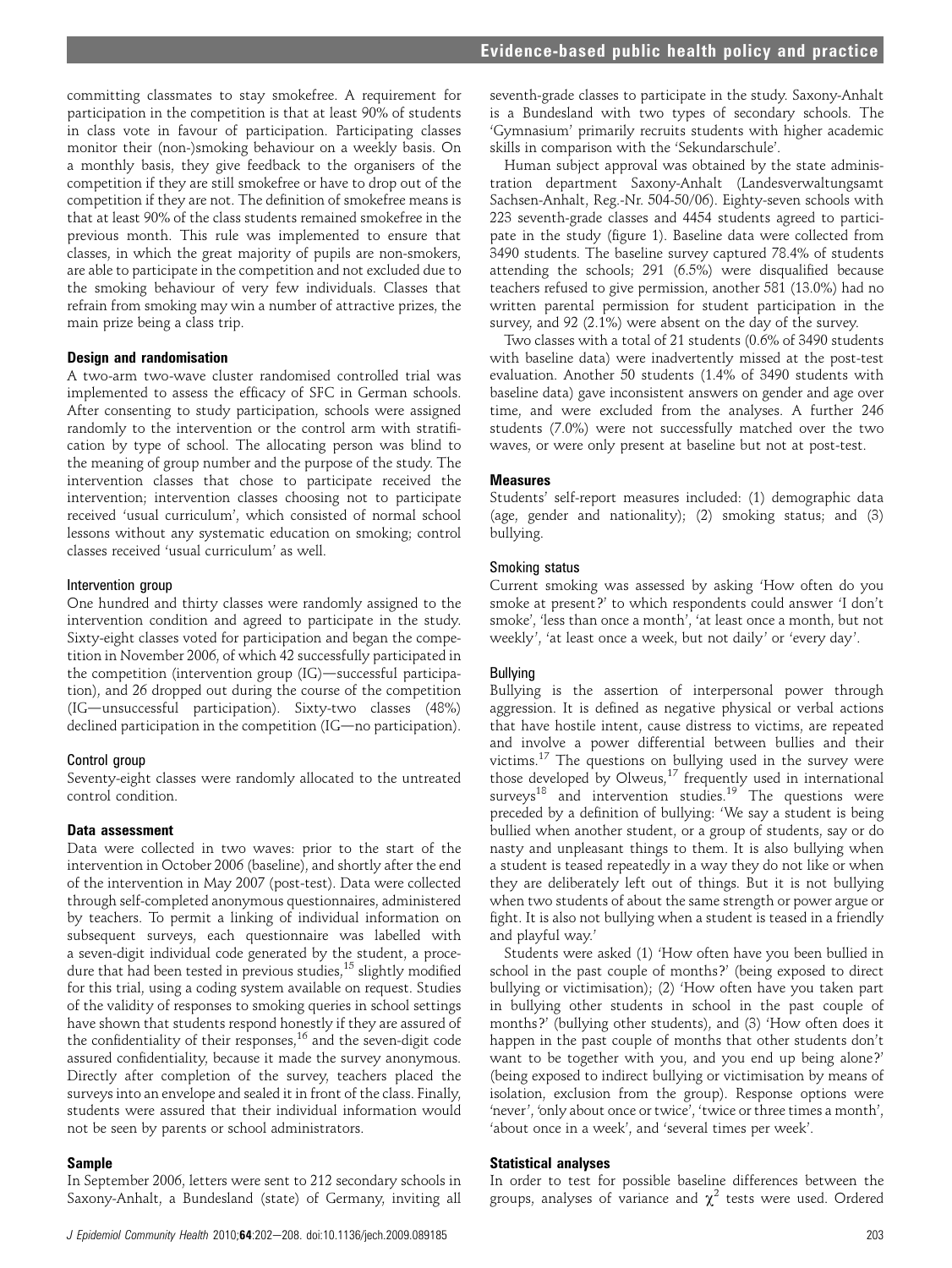



Figure 1 Participant flow chart.

logistic regression analyses were used to determine adjusted proportional or cumulative ORs, and 95% CIs for the association between smoking status and bullying at baseline. As data were grouped at the class level, class was used to generate clustered robust standard errors using the 'cluster' command in Stata's logisitic regression platform.

In order to account for the nested structure of the data with observations within classes and classes within schools, generalised linear latent and mixed models were used to determine adjusted proportional or cumulative ORs and 95% CIs for the association between group condition and the post-test outcomes on bullying. Both ordered logistic regression and generalised linear latent and mixed models give cumulative ORs modelling the probability of being in a higher category of bullying given the exposure and controlling for covariates. Analyses were carried out with STATA (Stata 10.0; Stata Corp, College Station, Texas). All results are reported with two-tailed 95% CIs as measures of statistical significance.

# RESULTS

### Characteristics of the study sample

The baseline sample consisted of 3440 students, of whom 50% were female. The mean age was  $12.63$  years (SD=0.71) with a range of  $11-16$  years. Fifty per cent of the sample (N=1557 students) were students from the 'Sekundarschule'; the other half (N=1566 students) were students from 'Gymnasium'.

### Attrition analysis

Overall, retention rate was 91.8% (3123 of 3440 students). Dropout from the study was related to older age, being male,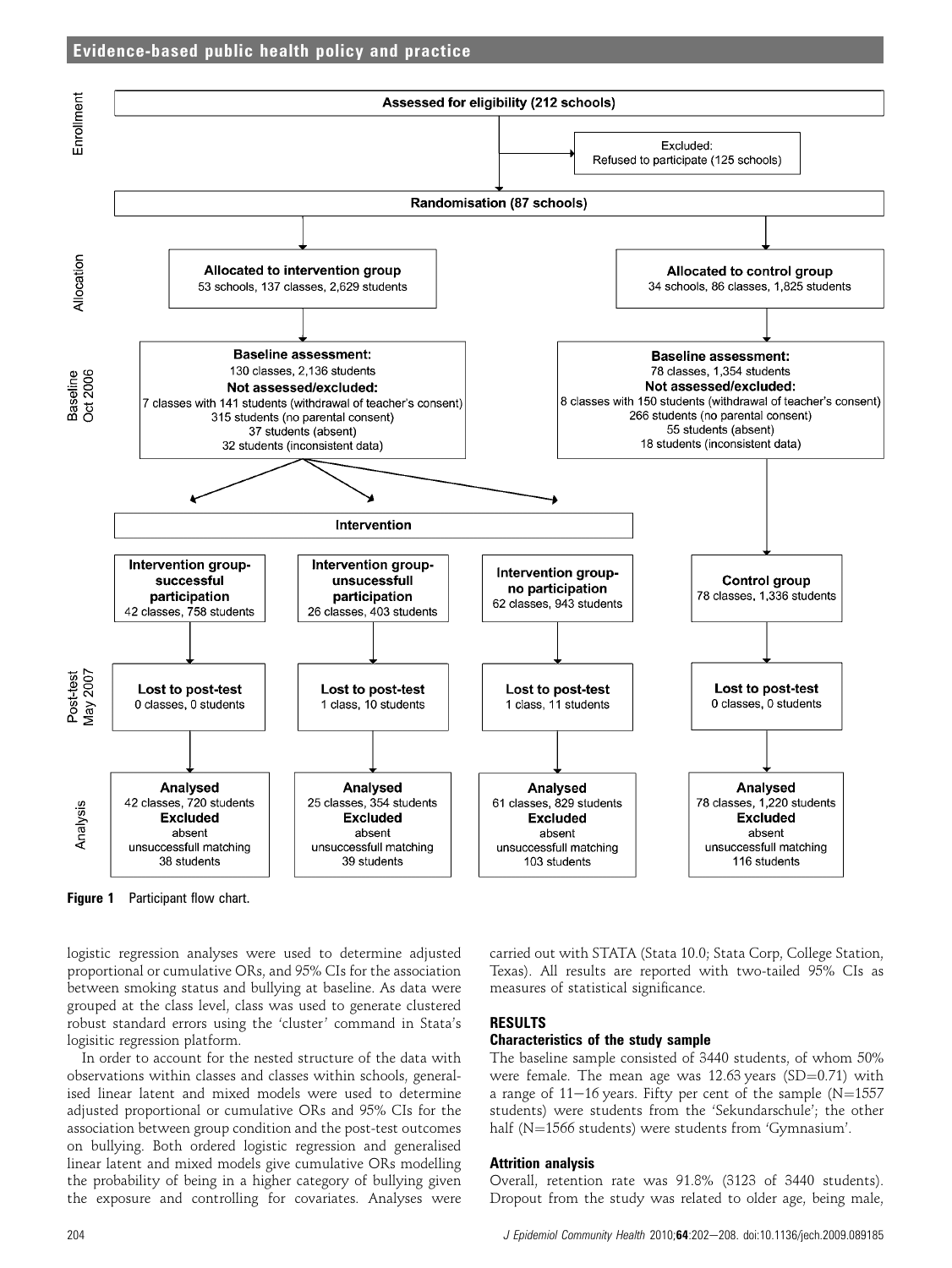being non-German citizen, current smoking, being isolated about once a week and going to the 'Sekundarschule'. In randomised trials, attrition can decrease the validity of the results if dropout is differentially related to variables depending on group status. However, no significant dropout by group interaction was detected.

# Baseline equivalence between the groups

The four IGs were tested for baseline differences on all variables under study (table 1). There was evidence for inequality between the groups with regard to some items. Students from the IG-no participation were significantly older. Students from the school type 'Sekundarschule' were less frequently represented in IG-successful participation compared with the other three groups. Similarly, there were higher proportions of non-smokers in the  $IG$ —successful participation than the other three groups at baseline. The differences in being bullied were small between groups but still statistically significant, probably because of the large sample size. Having bullied and reports of isolation were significantly more common in the IGs than the control group at baseline.

#### Association between smoking status and bullying

Table 2 shows results for the association between smoking status and higher level of bullying at baseline. There was no association

|                                          | Characteristics of intervention and control groups in the Smokefree Class Competition in German students (n=3440), 2006–2007<br><b>Intervention</b><br>group-successful<br>participation<br>$N = 758$ |      | Intervention<br>group-unsuccessful<br>participation<br>$N = 403$ |         | Intervention<br>$group$ -no<br>participation<br>N = 943 |      | <b>Control</b><br>group |      |          |
|------------------------------------------|-------------------------------------------------------------------------------------------------------------------------------------------------------------------------------------------------------|------|------------------------------------------------------------------|---------|---------------------------------------------------------|------|-------------------------|------|----------|
|                                          |                                                                                                                                                                                                       |      |                                                                  |         |                                                         |      | $N = 1336$              |      |          |
|                                          | Mean                                                                                                                                                                                                  | SD   | Mean                                                             | SD      | Mean                                                    | SD   | Mean                    | SD   | p Value  |
| Demographics                             |                                                                                                                                                                                                       |      |                                                                  |         |                                                         |      |                         |      |          |
| Age                                      | 12.50                                                                                                                                                                                                 | 0.66 | 12.62                                                            | 0.74    | 12.73                                                   | 0.76 | 12.69                   | 0.73 | < 0.001  |
|                                          | N                                                                                                                                                                                                     | $\%$ | N                                                                | %       | Ν                                                       | %    | N                       | %    | P        |
| Gender                                   |                                                                                                                                                                                                       |      |                                                                  |         |                                                         |      |                         |      |          |
| Male                                     | 368                                                                                                                                                                                                   | 48.6 | 210                                                              | 52.1    | 460                                                     | 48.8 | 668                     | 50.0 | 0.639    |
| Female                                   | 390                                                                                                                                                                                                   | 51.5 | 193                                                              | 47.9    | 483                                                     | 51.2 | 668                     | 50.0 |          |
| Nationality                              |                                                                                                                                                                                                       |      |                                                                  |         |                                                         |      |                         |      |          |
| German                                   | 735                                                                                                                                                                                                   | 97.6 | 387                                                              | 96.8    | 897                                                     | 95.6 | 1279                    | 96.1 | 0.155    |
| Others                                   | 18                                                                                                                                                                                                    | 2.4  | 13                                                               | 3.2     | 41                                                      | 4.4  | 52                      | 3.9  |          |
| School type*                             |                                                                                                                                                                                                       |      |                                                                  |         |                                                         |      |                         |      |          |
| Sekundarschule                           | 389                                                                                                                                                                                                   | 44.1 | 314                                                              | 62.8    | 657                                                     | 56.7 | 846                     | 51.7 | < 0.001  |
| Gymnasium                                | 493                                                                                                                                                                                                   | 55.9 | 186                                                              | 37.2    | 501                                                     | 43.3 | 789                     | 48.3 |          |
| <b>Current smoking</b>                   |                                                                                                                                                                                                       |      |                                                                  |         |                                                         |      |                         |      |          |
| No smoking                               | 652                                                                                                                                                                                                   | 86.1 | 326                                                              | 80.9    | 729                                                     | 77.6 | 1099                    | 82.3 | < 0.001  |
| Less than once per month                 | 43                                                                                                                                                                                                    | 5.7  | 31                                                               | 7.7     | 48                                                      | 5.1  | 72                      | 5.4  |          |
| At least monthly, less than weekly       | 21                                                                                                                                                                                                    | 2.8  | 6                                                                | 1.5     | 40                                                      | 4.3  | 39                      | 2.9  |          |
| At least weekly, less than daily         | 18                                                                                                                                                                                                    | 2.4  | 13                                                               | 3.2     | 33                                                      | 3.5  | 56                      | 4.2  |          |
| Daily                                    | 23                                                                                                                                                                                                    | 3.0  | 27                                                               | 6.7     | 89                                                      | 9.5  | 69                      | 5.2  |          |
| <b>Bullying</b>                          |                                                                                                                                                                                                       |      |                                                                  |         |                                                         |      |                         |      |          |
| Has been bullied during last few months  |                                                                                                                                                                                                       |      |                                                                  |         |                                                         |      |                         |      |          |
| Never                                    | 342                                                                                                                                                                                                   | 45.5 | 167                                                              | 41.9    | 399                                                     | 42.9 | 654                     | 49.8 | $<0.05$  |
| Altogether once or twice                 | 253                                                                                                                                                                                                   | 33.6 | 139                                                              | 34.8    | 348                                                     | 37.4 | 441                     | 33.6 |          |
| Twice or three times per month           | 63                                                                                                                                                                                                    | 8.4  | 32                                                               | 8.0     | 66                                                      | 7.1  | 81                      | 6.2  |          |
| About once per week                      | 38                                                                                                                                                                                                    | 5.1  | 20                                                               | 5.0     | 43                                                      | 4.6  | 52                      | 4.0  |          |
| Several times per week                   | 56                                                                                                                                                                                                    | 7.5  | 41                                                               | 10.3    | 74                                                      | 8.0  | 86                      | 6.5  |          |
| Has bullied during last few months       |                                                                                                                                                                                                       |      |                                                                  |         |                                                         |      |                         |      |          |
| Never                                    | 346                                                                                                                                                                                                   | 46.2 | 167                                                              | 41.9    | 393                                                     | 42.4 | 654                     | 49.4 | < 0.01   |
| Altogether once or twice                 | 259                                                                                                                                                                                                   | 34.6 | 141                                                              | 34.3    | 324                                                     | 35.0 | 429                     | 32.4 |          |
| Twice or three times per month           | 60                                                                                                                                                                                                    | 8.0  | 35                                                               | 8.8     | 82                                                      | 8.9  | 116                     | 8.8  |          |
| About once per week                      | 40                                                                                                                                                                                                    | 5.3  | 36                                                               | 9.0     | 70                                                      | 7.6  | 50                      | 3.8  |          |
| Several times per week                   | 44                                                                                                                                                                                                    | 5.9  | 20                                                               | 5.0     | 58                                                      | 6.3  | 76                      | 5.7  |          |
| Has been isolated during last few months |                                                                                                                                                                                                       |      |                                                                  |         |                                                         |      |                         |      |          |
| Never                                    | 609                                                                                                                                                                                                   | 81.4 | 326                                                              | 80.9    | 782                                                     | 84.0 | 1124                    | 84.8 | $<$ 0.01 |
| Altogether once or twice                 | 91                                                                                                                                                                                                    | 12.2 | 57                                                               | 14.1    | 92                                                      | 9.9  | 152                     | 11.5 |          |
| Twice or three times per month           | 22                                                                                                                                                                                                    | 2.9  | 9                                                                | 2.2     | 27                                                      | 2.9  | 14                      | 1.1  |          |
| About once per week                      | 12                                                                                                                                                                                                    | 1.6  | 1                                                                | $0.3\,$ | 19                                                      | 2.0  | 15                      | 1.1  |          |
| Several times per week                   | 14                                                                                                                                                                                                    | 1.9  | 10                                                               | 2.5     | 11                                                      | 1.2  | 21                      | 1.6  |          |

J Epidemiol Community Health 2010;64:202-208. doi:10.1136/jech.2009.089185 205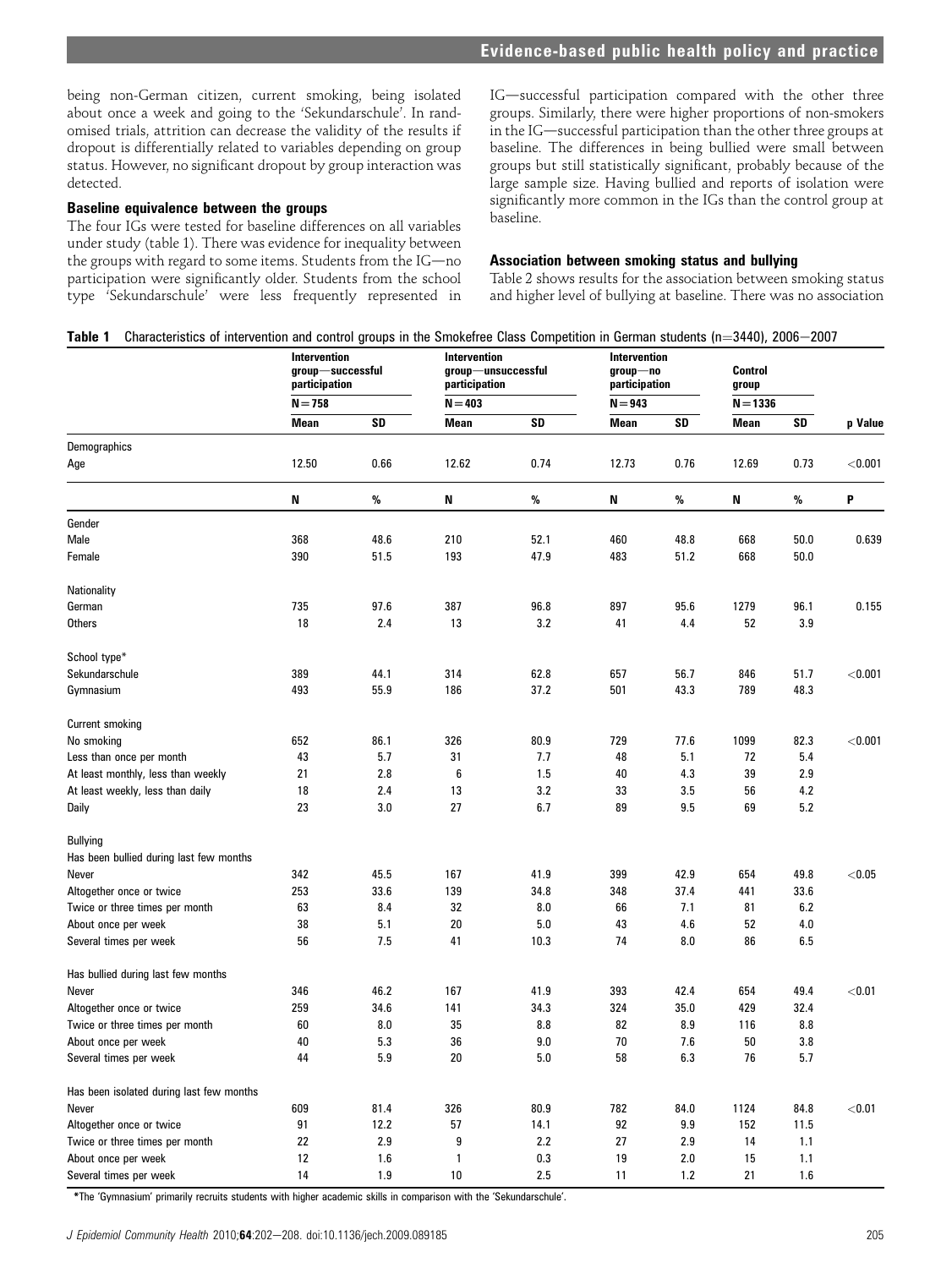|                                       | Frequency of bullying in the last couple of months |          |                                                                           |         |                                           |                 |               |
|---------------------------------------|----------------------------------------------------|----------|---------------------------------------------------------------------------|---------|-------------------------------------------|-----------------|---------------|
| <b>Current smoking</b>                | <b>Never</b><br>Once or twice<br>N (%)<br>N (%)    |          | <b>Twice or three</b><br>Once a week<br>times per month<br>N (%)<br>N (%) |         | <b>Several times</b><br>per week<br>N (%) | Adjusted<br>OR* | 95% CI        |
| Has been bullied                      |                                                    |          |                                                                           |         |                                           |                 |               |
| No smoking                            | 1296 (47)                                          | 963 (35) | 195 (7)                                                                   | 114(4)  | 203(7)                                    | 1.00            |               |
| Less than once a month                | 71 (37)                                            | 86 (44)  | 15(8)                                                                     | 12(6)   | 9(5)                                      | 1.23            | $0.94 - 1.61$ |
| At least once a month, but not weekly | 47 (45)                                            | 30(29)   | 9(9)                                                                      | 8(8)    | 9(9)                                      | 1.17            | $0.78 - 1.74$ |
| At least once a week, but not daily   | 56 (47)                                            | 39 (32)  | 8(7)                                                                      | 5(4)    | 12(10)                                    | 0.94            | $0.61 - 1.43$ |
| Every day                             | 89 (44)                                            | 62 (31)  | 14(7)                                                                     | 13(6)   | 24 (12)                                   | 1.09            | $0.78 - 1.51$ |
| Has bullied                           |                                                    |          |                                                                           |         |                                           |                 |               |
| No smoking                            | 1411 (51)                                          | 936 (34) | 195 (7)                                                                   | 114(4)  | 114(4)                                    | 1.00            |               |
| Less than once a month                | 35 (18)                                            | 82 (42)  | 38 (20)                                                                   | 22(11)  | 15(8)                                     | 3.74            | $2.87 - 4.97$ |
| At least once a month, but not weekly | 30(28)                                             | 33(31)   | 14 (13)                                                                   | 12 (12) | 17(16)                                    | 3.39            | $2.21 - 5.20$ |
| At least once a week, but not daily   | 37 (31)                                            | 39 (33)  | 17 (14)                                                                   | 17 (14) | 9(8)                                      | 2.53            | $1.76 - 3.63$ |
| Every day                             | 46 (22)                                            | 60 (29)  | 29 (14)                                                                   | 30(15)  | 42 (20)                                   | 4.66            | $3.38 - 6.43$ |
| Has been isolated                     |                                                    |          |                                                                           |         |                                           |                 |               |
| No smoking                            | 2306 (83)                                          | 324 (12) | 62(2)                                                                     | 38(1)   | 46 (2)                                    | 1.00            |               |
| Less than once a month                | 163 (85)                                           | 24 (12)  | 1(1)                                                                      | 1(1)    | 4(1)                                      | 0.87            | $0.59 - 1.29$ |
| At least once a month, but not weekly | 85 (80)                                            | 13 (12)  | 4(4)                                                                      | 2(2)    | 2(2)                                      | 1.27            | $0.76 - 2.10$ |
| At least once a week, but not daily   | 105 (87)                                           | 10(8)    | 1(1)                                                                      | 3(3)    | 1(1)                                      | 0.69            | $0.40 - 1.19$ |
| Every day                             | 177 (86)                                           | 20(10)   | 4(2)                                                                      | 3(1)    | 3(1)                                      | 0.79            | $0.51 - 1.22$ |

|  |  | Table 2 Association between smoking status and bullying in German students (n=3440) at baseline October 2006 |
|--|--|--------------------------------------------------------------------------------------------------------------|
|  |  |                                                                                                              |

\*Proportional OR adjusted for age, sex, nationality, type of school and group condition (intervention group—successful participation, intervention group—unsuccessful participation, intervention group-no participation, control group).

between smoking status and being victimised or being isolated. However, compared with non-smokers, all classes of experimental smokers were significantly more likely to be involved in bullying other students (ORs vary between 2.53 and 4.66).

# Intervention effects on bullying

The crude association between level of bullying at post-test as a function of intervention status and baseline level of bullying was explored graphically. In no case was the mean level of bullying higher for successful intervention classes compared with the other intervention categories. The largest divergence between results among groups was seen for isolation (figure 2). For adolescents in the two highest categories of isolation at baseline, post-test means were lowest for the IG-successful participation group.

The multivariate associations between intervention status and changes in bullying over time are presented in table 3. When compared with control classrooms on all three dependent variables-being victimised, active bullying or being isolated-the adjusted ORs indicated no significant differences at post-test for any of the IGs. The IG-no participation group had a higher odds

of active bullying that almost reached statistical significance (adjusted proportional OR 1.19 95% CI 0.98 to 1.45. There is a tendency towards lower odds of exclusion from the group in those classes that participated successfully in the competition (adjusted proportional OR 0.77; 95%; CI 0.59 to 1.00) that was almost statistically significant.

# **DISCUSSION**

This randomised trial provides longitudinal evidence that a school-based tobacco prevention programme that aims to denormalise smoking in the classroom does not increase perceptions of bullying and isolation by peers. This finding strengthens the scientific rigour behind a recent Swiss crosssectional study that reached the same conclusion about bullying and the SFC.<sup>20</sup> This study was cross-sectional and compared classes that chose to participate with classes that chose not to, so it was not clear whether the results were attributable to the competition itself or to selection bias. The finding that SFC does not result in bullying is relevant because of the large size of the competition, involving tens of thousands of students each year. This study effectively addresses criticisms that the SFC has



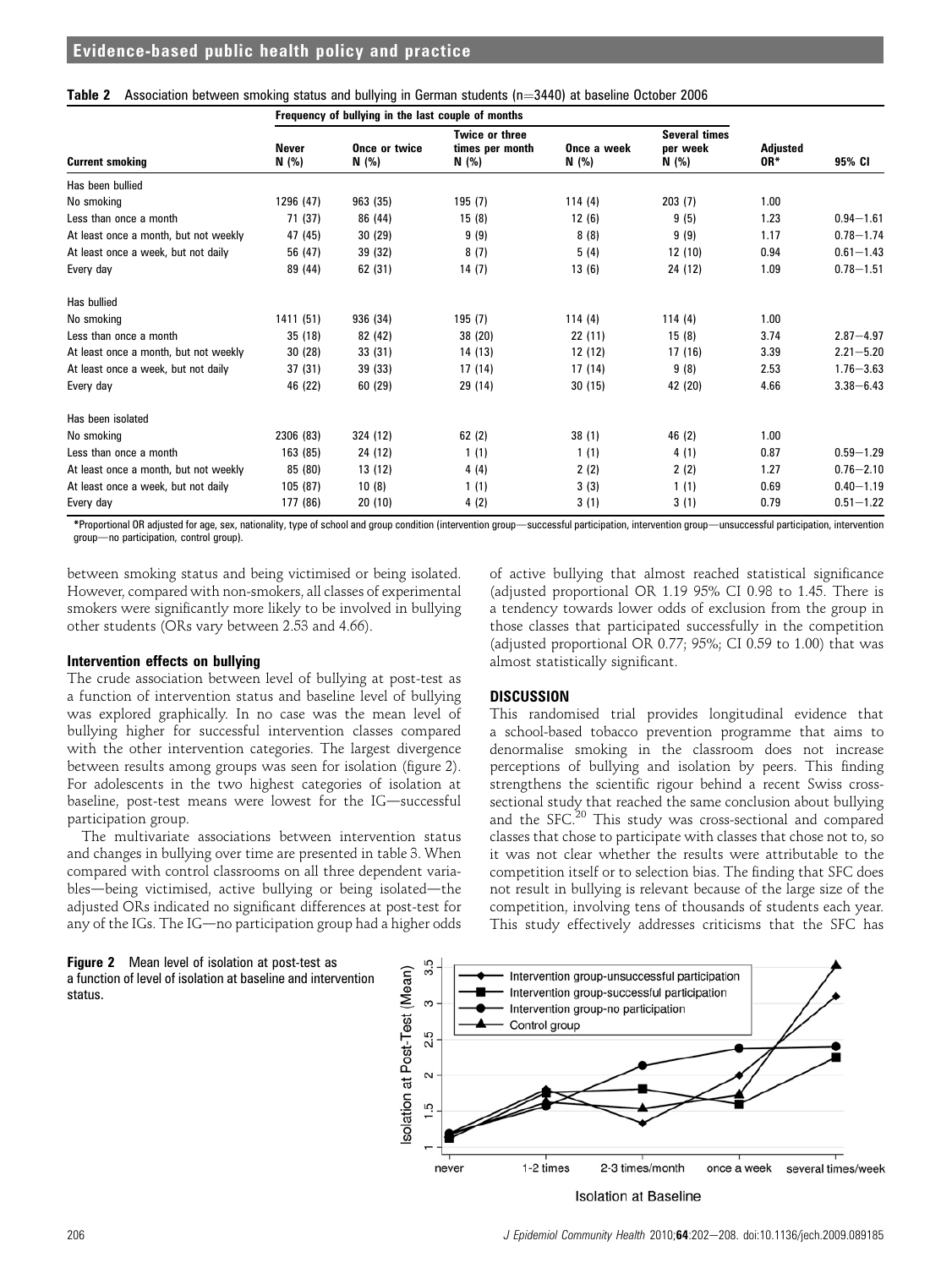|  |  |  |  |  | Table 3 Bullying at post-test May 2007 in German students depending on participation in the Smokefree Class Competition |
|--|--|--|--|--|-------------------------------------------------------------------------------------------------------------------------|
|--|--|--|--|--|-------------------------------------------------------------------------------------------------------------------------|

|                                               | Frequency of bullying in the last couple of months |                        |                                                   |                      |                                           |                    |               |
|-----------------------------------------------|----------------------------------------------------|------------------------|---------------------------------------------------|----------------------|-------------------------------------------|--------------------|---------------|
|                                               | <b>Never</b><br>N (%)                              | Once or twice<br>N (%) | <b>Twice or three</b><br>times per month<br>N (%) | Once a week<br>N (%) | <b>Several times</b><br>per week<br>N (%) | <b>Adjusted OR</b> | 95% CI        |
| Has been bullied                              |                                                    |                        |                                                   |                      |                                           |                    |               |
| Group                                         |                                                    |                        |                                                   |                      |                                           |                    |               |
| Control group                                 | 635 (47)                                           | 467 (35)               | 84 (6)                                            | 72 (5)               | 93(7)                                     | 1.00               |               |
| Intervention group-no participation           | 403 (44)                                           | 313 (34)               | 74 (8)                                            | 77 (8)               | 53(6)                                     | $0.95*$            | $0.77 - 1.18$ |
| Intervention group-successful participation   | 337 (44)                                           | 272 (36)               | 51(7)                                             | 52(7)                | 43 (6)                                    | $0.93*$            | $0.74 - 1.15$ |
| Intervention group-unsuccessful participation | 168 (43)                                           | 130 (33)               | 31(8)                                             | 18(5)                | 41 (11)                                   | $0.96*$            | $0.73 - 1.27$ |
| Has bullied                                   |                                                    |                        |                                                   |                      |                                           |                    |               |
| Group                                         |                                                    |                        |                                                   |                      |                                           |                    |               |
| Control group                                 | 575 (43)                                           | 466 (35)               | 141 (10)                                          | 82(6)                | 87(6)                                     | 1.00               |               |
| Intervention group-no participation           | 327 (35)                                           | 337 (36)               | 111 (12)                                          | 61(7)                | 90(10)                                    | $1.19 +$           | $0.98 - 1.45$ |
| Intervention group-successful participation   | 316 (42)                                           | 283 (37)               | 59 (8)                                            | 47 (6)               | 49 (7)                                    | $1.06 +$           | $0.86 - 1.31$ |
| Intervention group-unsuccessful participation | 155 (39)                                           | 137 (35)               | 47 (12)                                           | 24(7)                | 25(7)                                     | $1.00 +$           | $0.77 - 1.30$ |
| Has been isolated                             |                                                    |                        |                                                   |                      |                                           |                    |               |
| Group                                         |                                                    |                        |                                                   |                      |                                           |                    |               |
| Control group                                 | 1114 (82)                                          | 174 (13)               | 31(2)                                             | 11(1)                | 23(2)                                     | 1.00               |               |
| Intervention group-no participation           | 758 (81)                                           | 110(12)                | 26(3)                                             | 15(2)                | 18(2)                                     | $1.02 \pm$         | $0.80 - 1.30$ |
| Intervention group-successful participation   | 633 (83)                                           | 83 (11)                | 21(3)                                             | 7(1)                 | 12(2)                                     | $0.77 \pm$         | $0.59 - 1.00$ |
| Intervention group-unsuccessful participation | 321 (82)                                           | 42 (11)                | 6(2)                                              | 6(2)                 | 14(3)                                     | 0.98 <sup>‡</sup>  | $0.71 - 1.36$ |

\*Proportional ORs adjusted for age, sex, nationality, type of school, smoking status and having been bullied at baseline. yProportional ORs adjusted for age, sex, nationality, type of school, smoking status and having bullied at baseline.

zProportional ORs adjusted for age, sex, nationality, type of school, smoking status and having been isolated at baseline.

potential to cause greater social isolation among adolescent smokers.13 We concur that the evaluation of iatrogenic effects of a prevention programme should be a precondition for the larger dissemination of any programme, especially widely disseminated programmes. This study suggests that concerns about bullying should not preclude further dissemination of SFC.

As documented in other studies, bullying does occur in classroom settings. In this sample, some 8% of the students reported of being victimised several times a week. Smoking status was not related to being bullied or isolated; instead, it was related to a higher likelihood of engaging in bullying behaviour, a finding that has been reported by other research groups,  $21-23$ suggesting that this was not a chance occurrence. Further research may be warranted to determine the reasons that adolescent smokers tend to engage in bullying and perhaps target them for interventions to address this issue.

There are many strengths to the study, prospective design, randomisation by classroom, follow-up of a control group in addition to all the IG categories and direct assessment of a hypothesised side effect. There are also limitations. First, selfreports could be a source of distortion; we suggest that it is not

### Implications for policy and practice

Evidence-based prevention programmes which are ready for larger dissemination should be tested not only for efficacy and effectiveness but also for safety. The Smokefree Class Competition fosters a competition to denormalise smoking in the classroom, a programme that could have the adverse effect of bullying and social isolation of smokers. Study results indicate that participation in the Smokefree Class Competition had no such effects. At all points in the study, smokers were more likely to be bullies but were not at higher risk for being bullied.

very likely that biases in self-reported bullying were treatmentgroup-specific. Second, we did not assess whether there was any bullying due to the smoking of a student but assessed bullying on a very general level. Hence, we do not know whether group effects might emerge by breaking the non-smoking contract. We suggest that any large effects should have been picked up by the general measure.

From a more general point of view, one could ask whether social denormalisation is something bad in itself. Clearly, social pressure that leads to stigmatisation is bad, as demonstrated in the dysfunction with which some societies have approached drug addicts and needle-exchange programmes, or programmes to foster safe sex in gay communities to prevent HIV/AIDS.<sup>24</sup> But social sanctions can also be a healthy ingredient of social change.<sup>25</sup> As an example, many former smokers identify the social unacceptability of smoking as the main reason they quit.<sup>26</sup> When the outcome is particularly adverse, as it is with smoking, it has become acceptable to foster a certain level of social denormalisation as an incentive for people to quit.<sup>27</sup> Programmes that teach children how to apply pressure to individuals that depart from the norm (by taking up smoking) without fostering stigmatisation or discrimination may be an important strategy for prevention.

Acknowledgements We would like to thank G Wiborg for her help in planning this study.

Funding This study was funded by Deutsche Krebshilfe eV (German Cancer Aid). The implementation of the prevention programme was supported by Deutsche Krebshilfe eV, European Commission, Bundeszentrale für gesundheitliche Aufklärung (Federal Centre for Health Education), Deutsche Herzstiftung eV (German Heart Foundation), Deutsche Lungenstiftung eV (German Lung Foundation), and other charities and Governmental bodies in Germany.

Competing interests RH, BI, MM and KM received funding for implementation and evaluation of the prevention programme at the same time.

**Ethics approval** This study was conducted with the approval of the Landesverwaltungsamt Sachsen-Anhalt, Reg. -Nr. 504-50/06.